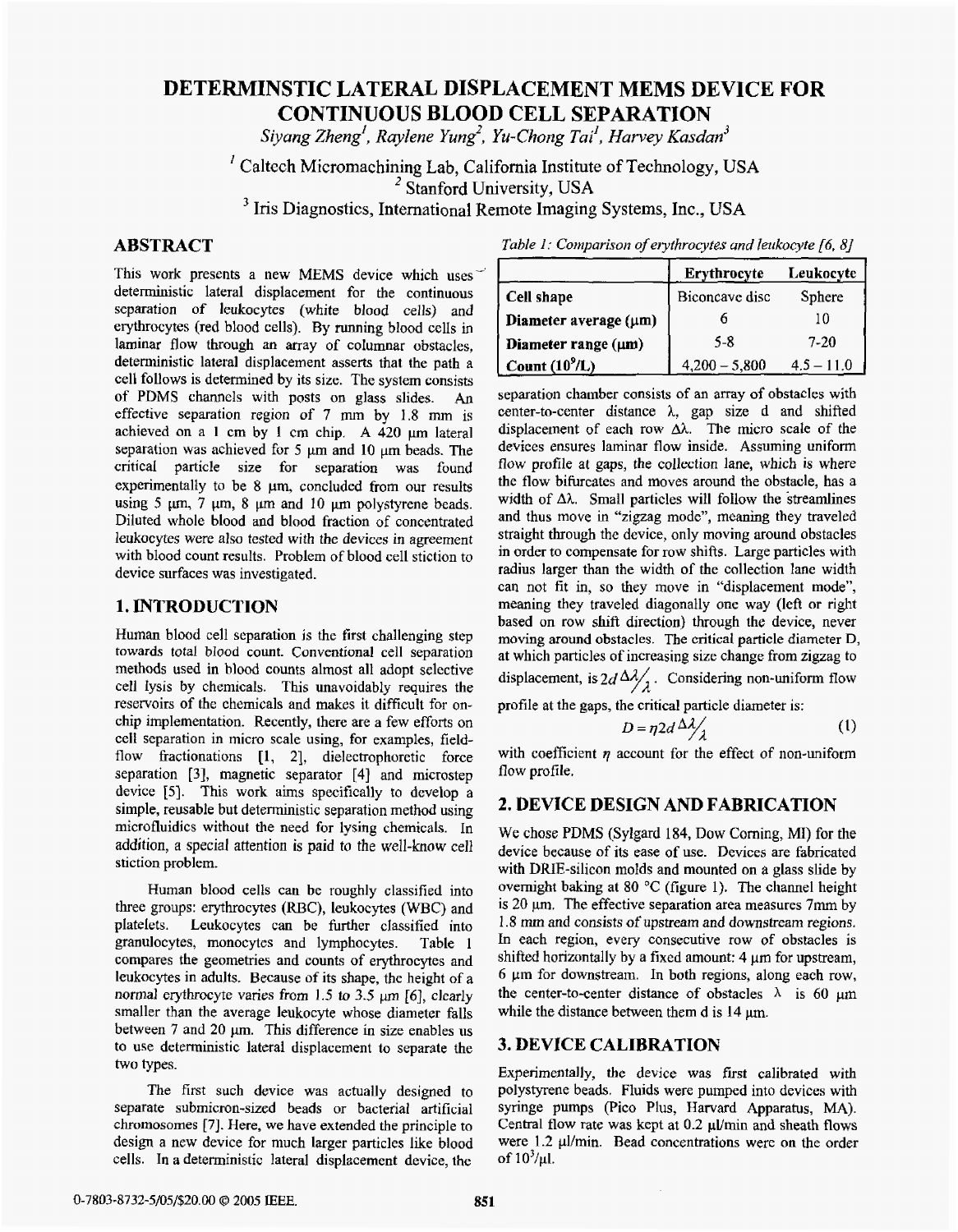

*Figure I: Device far blood separation (lep) and detailed device structure (right).* 

**All** beads *5* ym (green) **or 7 pm** (red) in diameter followed the "zigzag mode". In contrast, **10** pm (red) diameter beads followed the "displacement mode". Finally, the 8  $\mu$ m diameter (clear) beads did not strictly follow either mode and exited between the 10  $\mu$ m and  $\bar{7}$ pm beads (figure **2).** From a statistical analysis of a video taken near the outlet, a **420 pm** lateral separation was achieved for **5** pm and 10 **pm** beads (figure **3). Also** from the results, the critical particle diameter **D** is around **8 pm,** 



Figure 2: Separation of 5  $\mu$ m (green), 8  $\mu$ m (clear) and 10 *pm (red) bed. Picture was generated by overlaying of multiple video frames.* 



*Figure 3: Statistical analysis of beads separation. Inserted picfure* **is** *taken with fluorescent microscope. Beads with label I, 2, 3 and 4 are Spm, 7pm, 8pn and I Opm in diameter respectively.* 

The effects of flow rate on separation were studied **by changing flow rates followed** by **statistical** analysis **of**  beads separation profiles. For 5 **pm** and 10 **pm** beads flowing in the same device, changing central **flow** rates from 0.01 ul/min (corresponding roughly to linear velocity of 1  $\text{mm/sec}$ ) to 2  $\mu$ *V*min (corresponding roughly to linear velocity of 5  $\mu$ m/sec) shows no change on separation: 5 pm beads follow zigzag mode white 10 **pm** beads follow displacement mode. We then flowed in 7 **pm** fluorescent beads, which have a large size distribution **(up** to **16%**  coefficient of variation cited from manufacturer). The central flow rate was changed from 0.015  $\mu$ I/min to 1.0 pLVmin. From figure 4, the separation profiles remained roughly the same, with beads slightly tend to flow in displacement mode at low flow rate regimes. The size distribution **of** the 7 **pm** beads needs to be compared with this result for further interpretation. Since the critical particle size for the current device is  $8 \mu m$ , to test further flow rate effects on separation, it's reasonable to flow in 8 pn beads with different flow rates and observe possible changes on separation profiles.



*Figure 4: Separation of* **7** *pm beads with large size*  distribution under different flow rates.

### **4. DEVICE TESTING**

Human blood cell separation was then demonstrated using **a** blood fraction **of** concentrated leukocytes diluted with Ficoll-Paque Plus (Amersham Biosciences, Sweden). Leukocytes were concentrated by repetitive centrifugation at 1500 rcf (relative centrifugation force, equivalent **to g)**  for 10 minutes at **4"C,** then taking out top layer of supernatant and bottom layer of pellet. Ficoll-Paque Plus is **a** mixture of diatrizoate sodium and FicoU **400.** Ficoll 400 is a neutral, highly branched, hydrophilic polymer **of**  sucrose. Traditionally it has been used as a reagent to **purify** lymphocytes from human peripheral blood based on density gradient centrifugation. Its density is  $1.077 \pm$ 0.001 g/ml, which is more close to blood cell density than aqueous saline. Diluting blood with Ficoll-Paque Plus enables us to run experiment over one hour without severe sedimentation.

The use of a hemacytometer yielded a measured leukocyte to erythrocyte ratio of 1:43. **As** shown in figure 5, two groups of cells following different flow patterns were identified. Statistical analysis concluded that the ratio of cells traveling displacement to those traveling zigzag was 1:38 (figure 6), very consistent with the leukocyte-to-erythrocyte ratio.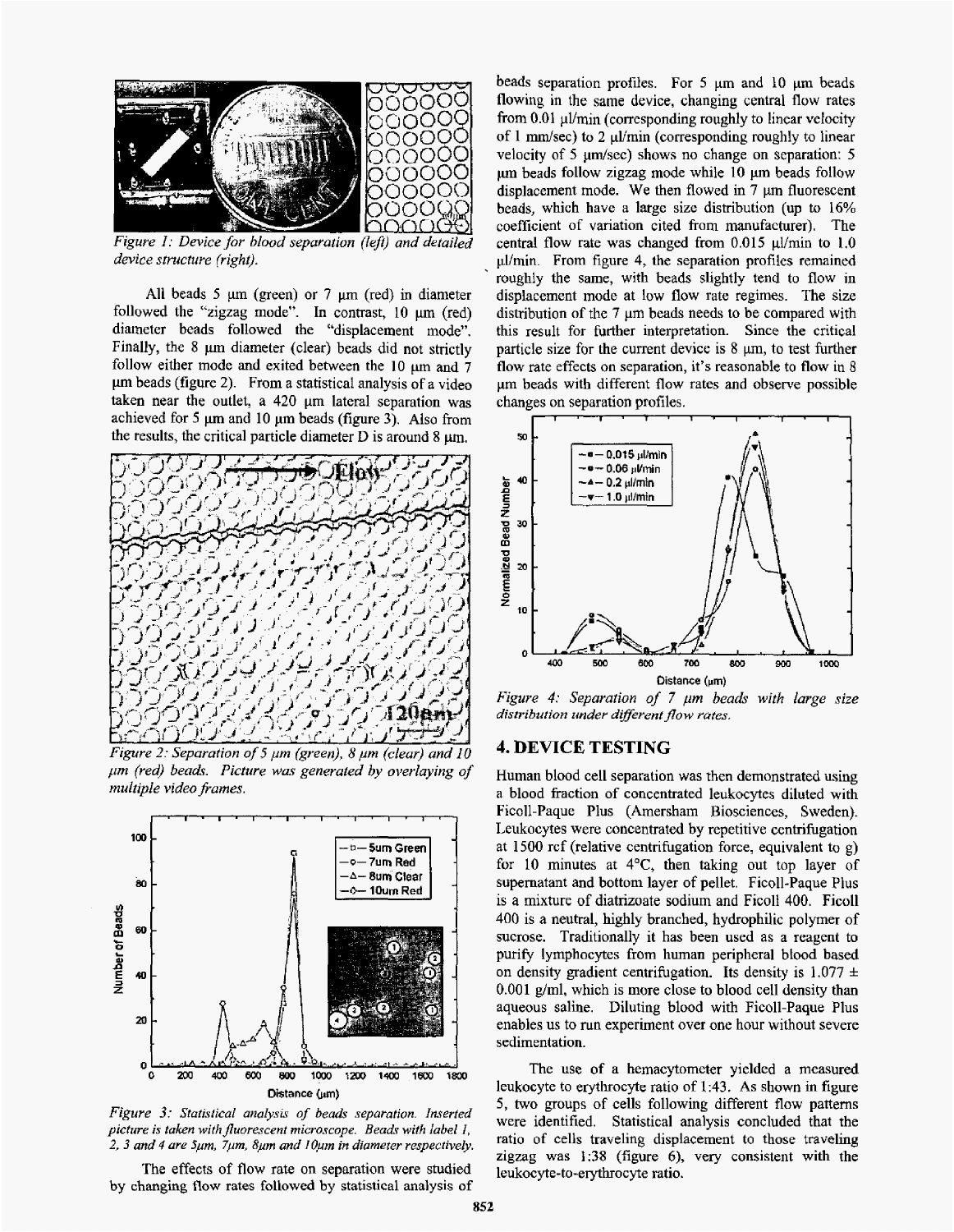

*Figure 5: Separation of leukocyte (top) from erythrocyte {bottom). Picture was genera fed by overlaying of multiple video frames.* 



*Figure 6: Statistical analysis of separation of blood fraction of concentrated leukocytes. Inserted plot (lej) is <sup>U</sup>close up of leukocyte data. Insertedplot (right) shows one leukocyte (arrow pointed) arnong evyrhrocytes.* 

We then performed tests using a sample **of** whole blood, diluted **with** Ficoll-Paque Plus. **Because** of the high **erythrocyte-to-leukocyte** ratio in natural blood, and limitations on flow rate and blood cell concentration, tests were run for over two hours in order to observe several leukocytes. Statistical analysis showed the ratio of cells traveling displacement to zigzag to be  $1:502$  (figure 7), which **is** in agreement with the known leukocyteerythrocyte ratio. However, towards the end of such tests, several erythrocytes flowing in zigzag mode appeared in the lanes normally occupied by cells flowing in displacement mode. Although still under investigation, we believe such phenomena are caused by the increased amount of blood ceIls sticking to the obstacles after a long testing time.

CelI stiction to device surface broadens cell separation profile and impair device performance. It normally happened mostly near the entrance of the blood flow (figure **8).** For slight stiction or stiction in early stage as in figure  $8(b)$ , fibrous structures as well as blood cells can often be observed. Higher magnification shows



*Figure 7: StatisticaI analysis of separation of diluted whole blood sample. Inserted plot is a close up of leukocyte duta.* 

these fibrous structures have platelets attached. When blood is diluted over 50 times, these fibrous structures are normally observed before blood cells start to stick to obstacles, it is likely that platelets and plasma proteins involved cascaded blood coagulation happens in these situations, although the chemicals involved might be different from in vivo physiological cases. For higher concentrated blood **and** stiction in later stage **as** in figure X(c), simple mechanical blockage as well **as** cascaded blood coagulation can happen.

To solve the problem of blood cell stiction to device surface, **we** studied **the** effects **of** dilution factor and freshness of the blood sample. The same blood sample was diluted **2,** 10 and 50 times with Ficoll-Paque **Plus.**  Experiments were performed in two consecutive days, while blood sample was kept at **room** temperature for **all**  the time. In all the cases, the central flow rate was 0.08 ul/min and the sheath flows were 0.4  $\mu$ l/min. Areas of blockage were measured after 30 minutes of **blood** flow. Roughly **24** hours after the blood was drawn, 50 times diluted sample show no sign **of** cell stiction. Even for **2**  times diluted blood sample, the stiction is minor (figure **9).**  After two days, for **the** same dilution Ievel, the areas of blockage increase about 15 times compared with samples of the first day. The freshness of the blood sample plays an important role in cell stiction to device surface. Normally the blood samples will be stored in refrigerator, which can greatly mitigate this effect. For experiments **at**  the same day, the area of blockage scales roughly with the dilution factors, which can happen for both simple mechanical blockage **and** cascaded blood coagulation.

#### **5. CONCLUSIONS AND DISCUSSION**

**A MEMS** device was demonstrated to separate leukocytes **from** erythrocytes based on deterministic lateral displacement principle. Fluorescent beads of 5  $\mu$ m, 7  $\mu$ m, 8  $\mu$ m and 10  $\mu$ m were successfully separated. The critical particle size for separation was shown to be around 8  $\mu$ m experimentally, which could be used for rough separation of blood cells. Ratio of blood cells following displacement mode to those **in zigzag** mode matches **with**  leukocytes to erythrocytes ratio. Cell stiction to device